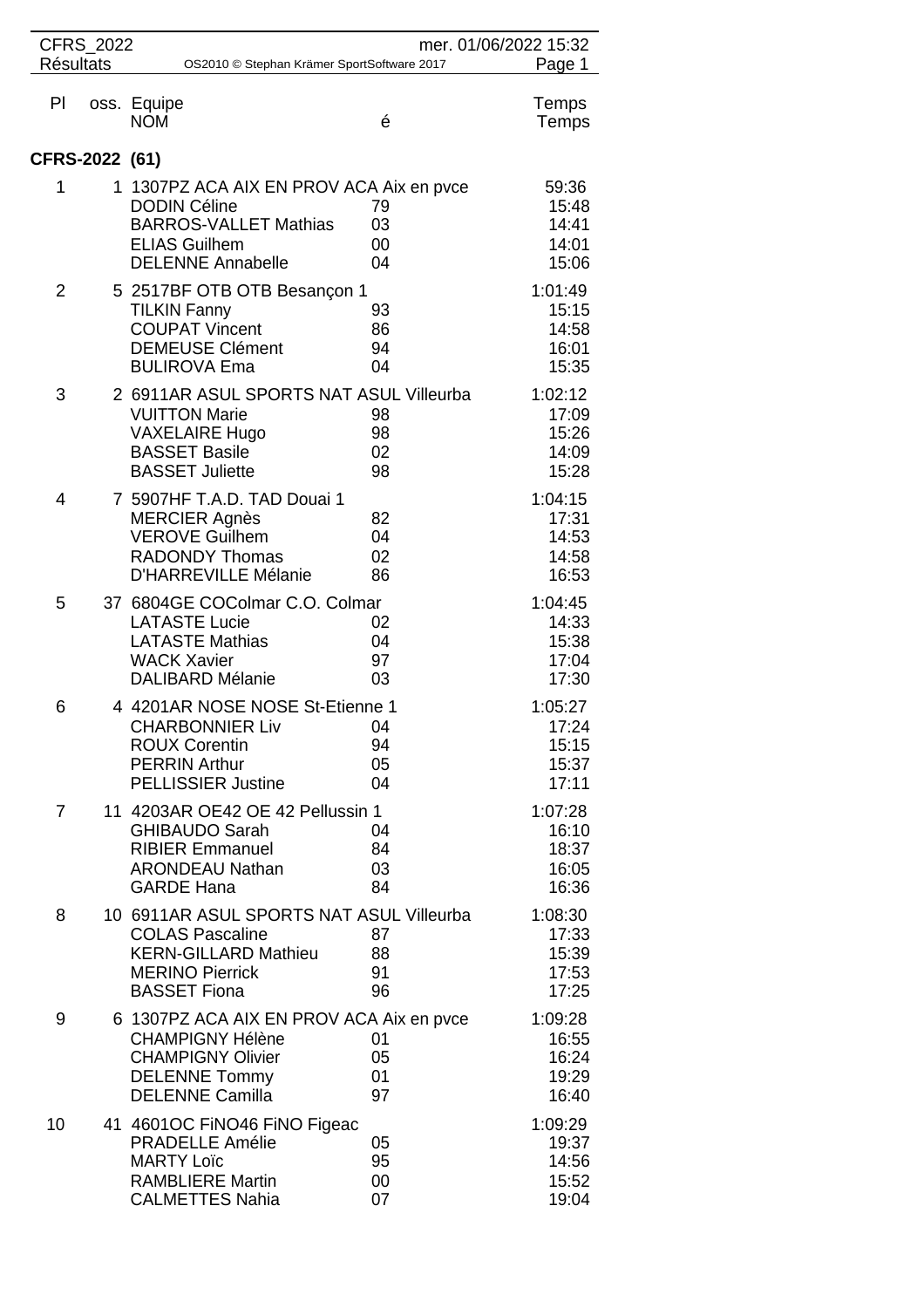| <b>Résultats</b> | CFRS_2022 | OS2010 © Stephan Krämer SportSoftware 2017                                                                                                          |                           | mer. 01/06/2022 15:32<br>Page 2             |
|------------------|-----------|-----------------------------------------------------------------------------------------------------------------------------------------------------|---------------------------|---------------------------------------------|
| PI               |           | oss. Equipe<br><b>NOM</b>                                                                                                                           | é                         | Temps<br>Temps                              |
| CFRS-2022 (61)   |           |                                                                                                                                                     | (suite)                   |                                             |
| 11               |           | 27 5907HF T.A.D. TAD Douai 2<br><b>DUQUENNE Audrey</b><br><b>HALTZ Louis</b><br><b>GRATTEPANCHE Florent</b><br><b>FLORENT Roxane</b>                | 96<br>97<br>98<br>95      | 1:10:06<br>17:23<br>15:54<br>17:31<br>19:18 |
| 12               |           | 31 8404PZ OPA OPA Avignon<br><b>BESSE Ellyn</b><br><b>WENZEL Anton</b><br><b>ROURE Faustin</b><br><b>GAUDION Lucie</b>                              | 05<br>06<br>02<br>06      | 1:10:17<br>17:36<br>17:01<br>17:56<br>17:44 |
| 13               |           | 38 2704NM COBS COBS Seine Maritime<br><b>POULAIN Elsa</b><br><b>MARCHAND Valentin</b><br><b>MARCHAND Maxime</b><br><b>BEAUVISAGE Noémie</b>         | 06<br>97<br>94<br>92      | 1:10:27<br>17:16<br>16:41<br>17:57<br>18:33 |
| 14               |           | 3 1905NA BriveCorrèzeCO BCCO Brive<br><b>DUPUY Violette</b><br><b>VERGNAUD Alexandre</b><br><b>DUPUY Célestin</b><br><b>ALBIN Emma</b>              | 05<br>99<br>07<br>05      | 1:10:29<br>16:41<br>14:30<br>19:31<br>19:47 |
| 15               |           | 54 5907HF T.A.D. TAD Douai 3<br><b>KERMEZLI Nesrine</b><br><b>AMERIJCKX Gaël</b><br><b>CARLIER Axel</b><br><b>AHOND Louise</b>                      | 03<br>03<br>98<br>03      | 1:11:29<br>19:16<br>17:52<br>16:52<br>17:29 |
| 16               |           | 36 2508BF BALISE 25 Balise 25 Besançon 1<br><b>RUDKIEWICZ Lucie</b><br><b>BASTIN Michel</b><br><b>VERJUX Lucas</b><br><b>DEVILLERS Constance</b>    | $_{00}$<br>78<br>07<br>98 | 1:11:57<br>16:35<br>16:29<br>20:12<br>18:41 |
| 17               |           | 12 4012NA B.R.O.S BROS Souston<br><b>DOUSSET Mathilde</b><br><b>MARTINEZ Pierre</b><br>LABARBE Logan<br><b>CORNAILLE Claire</b>                     | 98<br>97<br>03<br>03      | 1:12:05<br>16:54<br>14:55<br>20:22<br>19:54 |
| 18               |           | 19 2108BF Talant SO Talant Sport Orientation<br><b>MORLON Marie</b><br><b>GUINOT Thibaut</b><br><b>GUINOT Rémi</b><br><b>MASSON Prune</b>           | 67<br>00<br>92<br>07      | 1:12:11<br>16:53<br>16:52<br>20:36<br>17:50 |
| 19               |           | 9 3105OC TOAC Orientatio TOAC Toulouse<br><b>CARPREAU Elise</b><br><b>SERRAND Jonathan</b><br><b>MENA Louison</b><br><b>BONDIVENNE Perrine</b>      | 03<br>94<br>04<br>96      | 1:12:25<br>17:21<br>18:20<br>18:53<br>17:51 |
| 20               |           | 25 1403NM O. CAENNAISE Orientation Caennai<br><b>MAHALIN Flavie</b><br><b>BRASSART Elouan</b><br><b>CALANDOT François</b><br><b>MAHALIN Estelle</b> | 05<br>06<br>79<br>02      | 1:12:54<br>16:48<br>20:06<br>18:08<br>17:52 |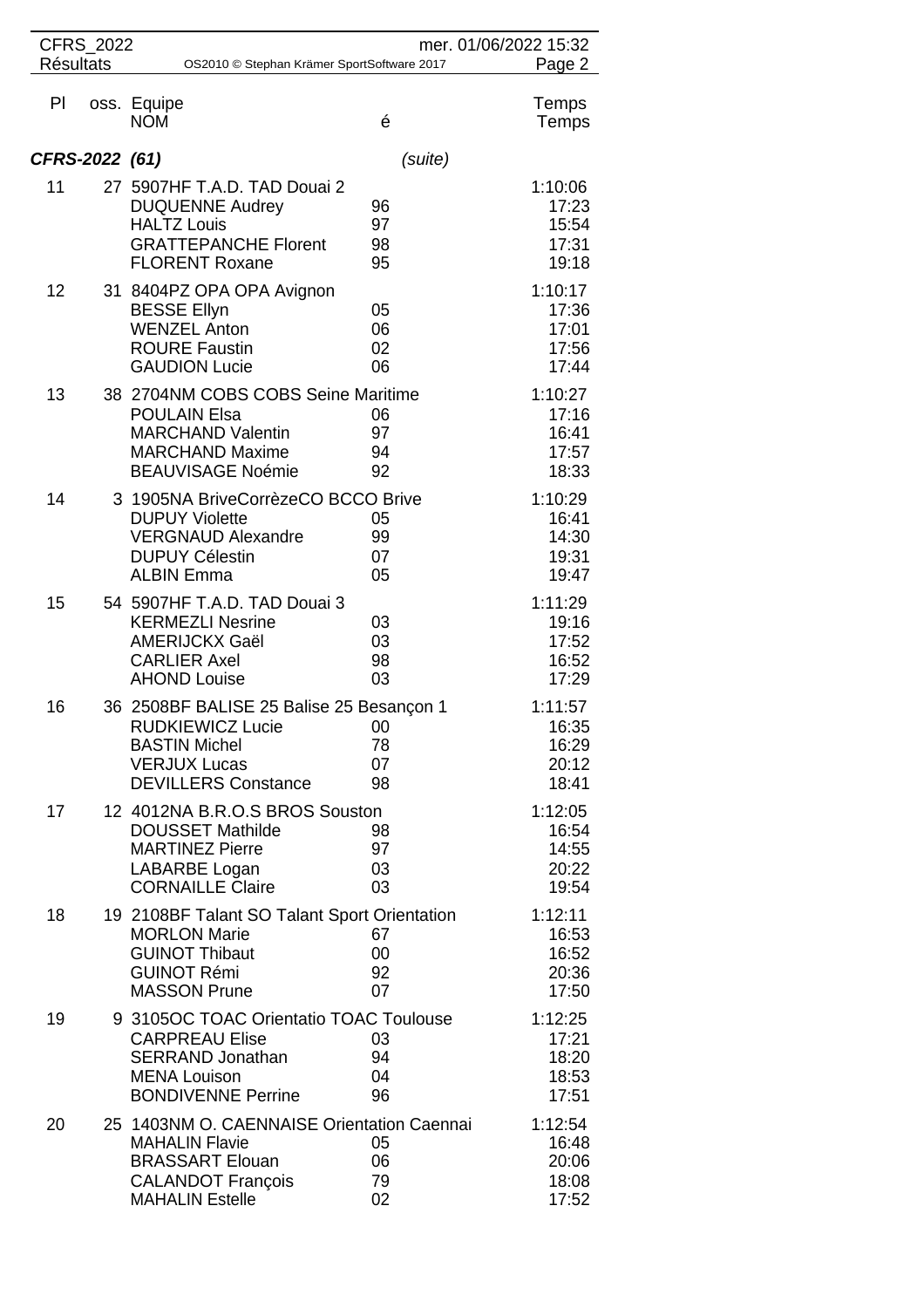| <b>CFRS 2022</b><br>mer. 01/06/2022 15:32                      |  |                                                                                                                                               |                      |                                             |
|----------------------------------------------------------------|--|-----------------------------------------------------------------------------------------------------------------------------------------------|----------------------|---------------------------------------------|
| <b>Résultats</b><br>OS2010 © Stephan Krämer SportSoftware 2017 |  |                                                                                                                                               |                      | Page 3                                      |
| PI                                                             |  | oss. Equipe<br><b>NOM</b>                                                                                                                     | é                    | Temps<br>Temps                              |
| CFRS-2022 (61)                                                 |  |                                                                                                                                               | (suite)              |                                             |
| 21                                                             |  | 32 4504CE ASCO ORLEANS ASCO Orléans<br><b>CHASLES Aurélie</b><br><b>COSME Dimitri</b><br>LE GUEVELLOU Lilian<br><b>NEUILLY Léa</b>            | 80<br>93<br>86<br>92 | 1:13:16<br>16:24<br>18:31<br>20:55<br>17:26 |
| 22                                                             |  | 50 2517BF OTB OTB Besançon 2<br><b>FORESTIER Charlotte</b><br><b>BOUCHAN Jérôme</b><br><b>PASQUASY Fabien</b><br><b>TINCHANT Estelle</b>      | 80<br>96<br>78<br>78 | 1:13:21<br>21:10<br>16:38<br>15:55<br>19:38 |
| 23                                                             |  | 42 3913BF O'JURA O'JuRa 1<br><b>MERAT Alice</b><br><b>PONCET Clément</b><br><b>DANNECKER Victor</b><br><b>PERRIER Emilie</b>                  | 05<br>91<br>01<br>92 | 1:13:25<br>15:47<br>17:38<br>19:16<br>20:44 |
| 24                                                             |  | 24 4201AR NOSE NOSE St-Etienne 2<br><b>PELLISSIER Lise</b><br><b>HERITIER Mael</b><br><b>CHABANCE Yann</b><br><b>DUVERNEY Elsa</b>            | 05<br>03<br>05<br>06 | 1:13:37<br>18:32<br>16:23<br>17:50<br>20:52 |
| 25                                                             |  | 40 3502BR CRCO CRCO Rennes<br><b>PARIS Aurelia</b><br><b>MOTTET Martin</b><br><b>SALLIOT Julien</b><br><b>ENDRESS Pauline</b>                 | 83<br>86<br>84<br>83 | 1:14:43<br>18:43<br>16:17<br>19:55<br>19:48 |
| 26                                                             |  | 26 1307PZ ACA AIX EN PROV ACA Aix en pvce<br>FOURMENT Louise 07<br><b>SIAUD Ulysse</b><br><b>SOGNO Martin</b><br><b>GOURRAT Agathe</b>        | 96<br>97<br>96       | 1:14:56<br>18:13<br>18:25<br>18:32<br>19:46 |
| 27                                                             |  | 51 3319NA SMOG SMOG Saint-Médard<br><b>BARRIERE Emma</b><br><b>POULAIN Armel</b><br><b>BARRIERE Matthieu</b><br><b>DUMAIL Astrid</b>          | 08<br>05<br>79<br>06 | 1:15:02<br>17:10<br>17:21<br>18:16<br>22:15 |
| 28                                                             |  | 47 6208HF B.A BA St-Omer<br><b>FLANDRIN Sasha</b><br><b>CHABE LUCA</b><br><b>MOTHERON Nathan</b><br><b>CLABAUX Norah</b>                      | 07<br>05<br>07<br>06 | 1:15:34<br>18:48<br>18:14<br>18:30<br>20:02 |
| 29                                                             |  | 49 2605AR VSO VSO Valence<br><b>DUDOIGNON Chloé</b><br><b>SIMON Quentin</b><br><b>HUGUET François</b><br><b>HUGUET Mélanie</b>                | 98<br>93<br>76<br>06 | 1:15:40<br>16:17<br>18:42<br>18:53<br>21:48 |
| 30                                                             |  | 44 2904BR Quimper 29 Quimper Orientation 29<br><b>SOULAINE Emilie</b><br><b>PECOURT Noé</b><br><b>BIANEIS Nathan</b><br><b>COURTOIS Léane</b> | 08<br>06<br>04<br>02 | 1:16:03<br>20:10<br>18:09<br>18:10<br>19:34 |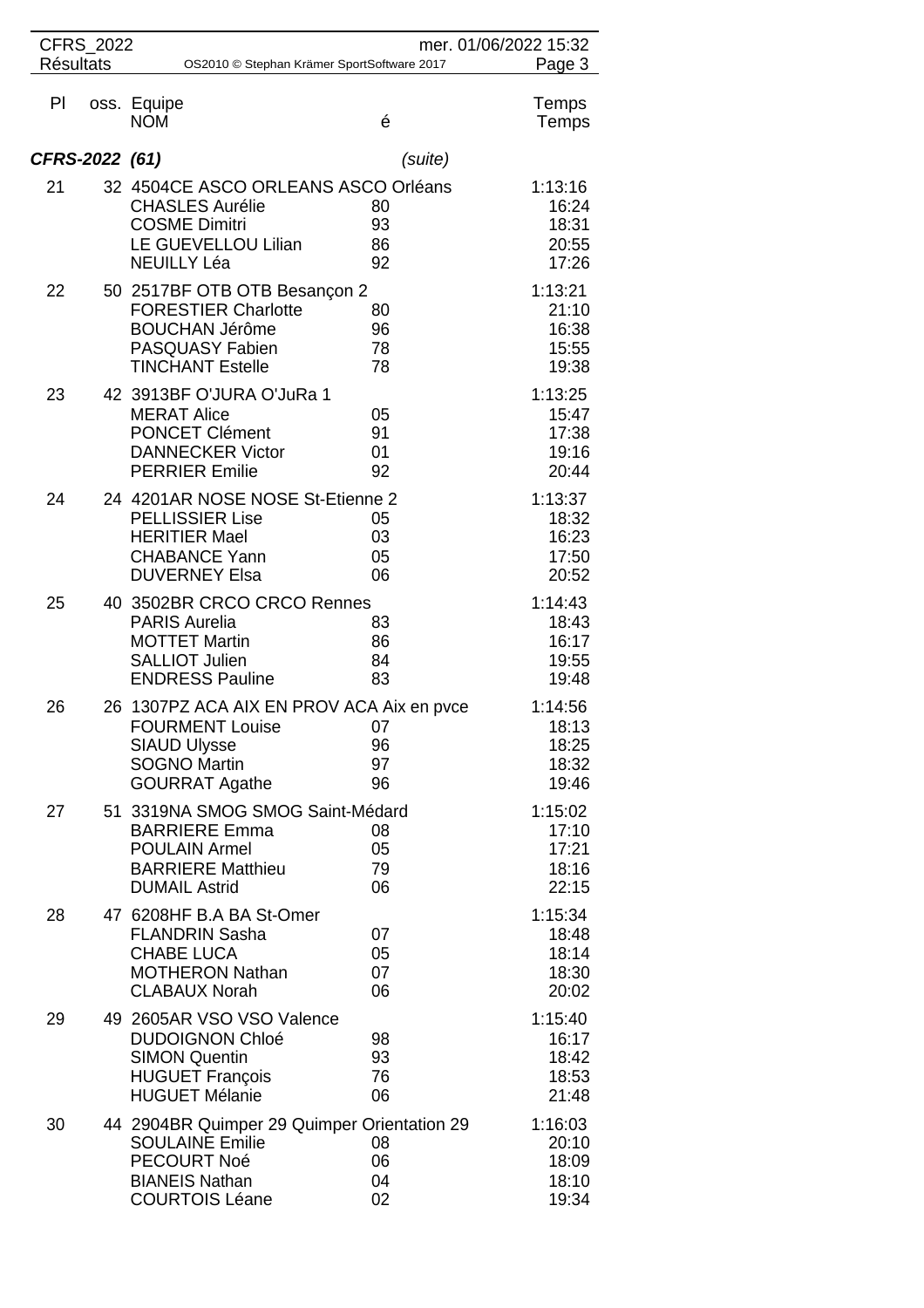| <b>Résultats</b> | CFRS_2022 | OS2010 © Stephan Krämer SportSoftware 2017                                                                                                        | mer. 01/06/2022 15:32 | Page 4                                      |
|------------------|-----------|---------------------------------------------------------------------------------------------------------------------------------------------------|-----------------------|---------------------------------------------|
| PI               |           | oss. Equipe<br><b>NOM</b>                                                                                                                         | é                     | Temps<br>Temps                              |
| CFRS-2022 (61)   |           |                                                                                                                                                   | (suite)               |                                             |
| 31               |           | 60 5907HF T.A.D. TAD Douai 4<br><b>GRESSET-BOURGEOIS Mat</b><br><b>CHOTIN Max</b><br><b>MAHIEU Pierre</b><br>DE LONGUEVILLE Béatrice              | 87<br>03<br>82<br>72  | 1:16:18<br>18:57<br>20:04<br>18:56<br>18:21 |
| 32               |           | 23 6911AR ASUL SPORTS NAT ASUL Villeurba<br><b>RIOLLET Marion</b><br><b>RABOURDIN Thomas</b><br><b>SEIMBILLE Denis</b><br><b>TAILLEUR Florine</b> | 01<br>91<br>90<br>96  | 1:16:37<br>18:30<br>16:54<br>17:52<br>23:21 |
| 33               |           | 45 9404IF AS IGN AS IGN<br><b>GRALL Louise</b><br><b>SOL Benoît</b><br><b>QUINQUENEL Hervé</b><br><b>VARRON Stephanie</b>                         | 98<br>80<br>76<br>70  | 1:17:52<br>19:12<br>18:16<br>20:28<br>19:56 |
| 34               |           | 34 6911AR ASUL SPORTS NAT ASUL Villeurba<br><b>LARGE Elisa</b><br>LASOUCHE Johann<br><b>BALEYDIER Martial</b><br>MACQUART-MOULIN Thérès           | 91<br>75<br>07<br>78  | 1:19:49<br>20:31<br>17:52<br>20:57<br>20:29 |
| 35               |           | 33 4403PL NAO NAO Nantes 1<br><b>HAN Tengfei</b><br><b>BRISSON Cédric</b><br><b>NING Zijie</b><br>POLASKOVA-MENARD Hélé                           | 00<br>88<br>98<br>74  | 1:20:08<br>20:08<br>18:08<br>19:11<br>22:41 |
| 36               |           | 46 5116GE ASO Sillery ASO Sillery<br>ROBERT Chloé<br><b>COLLARD Tristan</b><br><b>ANDRE Camille</b><br><b>OLIVIER Romane</b>                      | 02<br>07<br>91<br>02  | 1:23:33<br>18:41<br>23:33<br>19:33<br>21:46 |
| 37               |           | 56 3913BF O'JURA O'JuRa 1<br><b>IVALDI Aurore</b><br><b>DANNECKER Elliot</b><br><b>DANNECKER Ulysse</b><br><b>LEFRANCOIS Flore</b>                | 81<br>03<br>06<br>08  | 1:28:45<br>22:36<br>21:11<br>22:03<br>22:55 |
| 38               |           | 62 2108BF Talant SO Talant Sport Orientation<br><b>GUINOT Marion</b><br><b>OUVRIE Lilian</b><br><b>MASSON David</b><br>DE MARCH Angélique         | 96<br>07<br>72<br>77  | 1:30:08<br>21:01<br>23:16<br>23:14<br>22:37 |
| 39               |           | 55 2517BF OTB OTB Besançon 3<br><b>TILKIN Hedwige</b><br><b>CLAUDE Maxime</b><br>DI GERONIMO Rafael<br><b>VANDERMEULEN Bernadette</b>             | 60<br>94<br>02<br>54  | 1:37:55<br>24:11<br>18:49<br>17:03<br>37:52 |
| 40               |           | 61 2517BF OTB OTB Besançon 4<br><b>CLEMENT Louisa</b><br><b>FLECK Thomas</b><br><b>GINET Thomas</b><br><b>BERNARD Elisa</b>                       | 07<br>05<br>03<br>09  | 1:39:37<br>27:05<br>23:25<br>18:02<br>31:05 |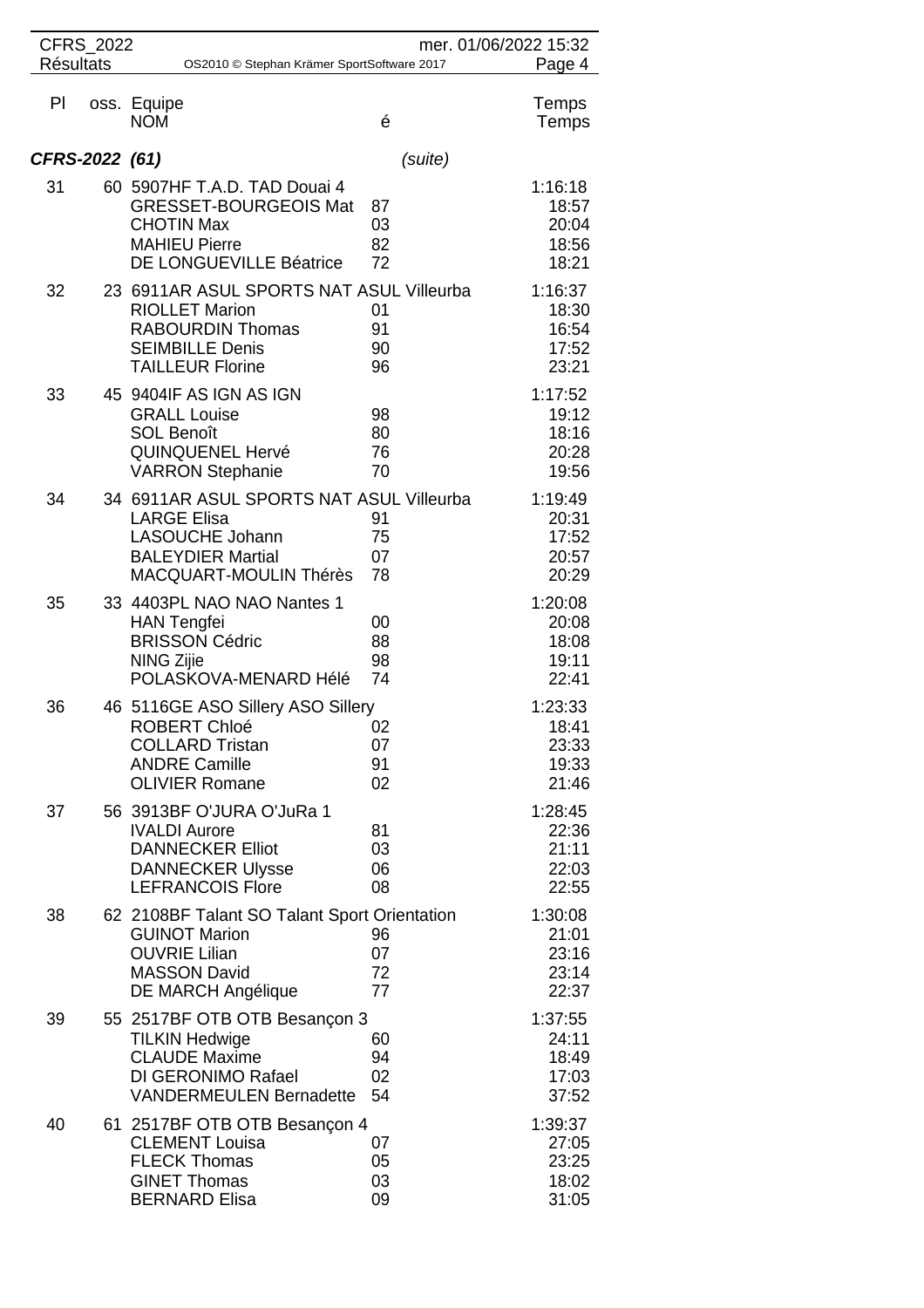| CFRS_2022<br>mer. 01/06/2022 15:32                                       |                                                                                                                                                    |                                  |                                     |  |
|--------------------------------------------------------------------------|----------------------------------------------------------------------------------------------------------------------------------------------------|----------------------------------|-------------------------------------|--|
| <b>Résultats</b><br>Page 5<br>OS2010 © Stephan Krämer SportSoftware 2017 |                                                                                                                                                    |                                  |                                     |  |
| PI                                                                       | oss. Equipe<br><b>NOM</b>                                                                                                                          | é                                | Temps<br>Temps                      |  |
| CFRS-2022 (61)                                                           |                                                                                                                                                    | (suite)                          |                                     |  |
|                                                                          | 53 4201AR NOSE NOSE St-Etienne 3<br><b>DROIN Solène</b><br><b>ANDRE Costin</b><br><b>CHABANCE Maxime</b><br><b>PERRIN Liv</b>                      | 97<br>04<br>94<br>07             | pm<br>16:27<br>pm<br>16:51<br>19:36 |  |
|                                                                          | 52 2508BF BALISE 25 Balise 25 Besançon 2<br><b>BENAY ROUX Eleanor</b><br><b>PINSARD Florian</b><br><b>ROBERT Matthieu</b><br><b>DUCOULOUX Maïa</b> | 07<br>96<br>85<br>07             | pm<br>30:35<br>16:48<br>pm<br>37:14 |  |
|                                                                          | 48 8105OC BOA Albi BOA Albi<br><b>IZARD Aurelie</b><br><b>RUIZ Ludovic</b><br><b>DIDYME Christophe</b><br><b>BARRERE Nathalie</b>                  | 82<br>80<br>68<br>79             | pm<br>pm<br>disq.<br>pm<br>25:46    |  |
|                                                                          | 58 3810AR ORIENT'ALP Orient'Alp Grenoble 2<br><b>DEVILLE Margaux</b><br><b>DEVILLE Thibaut</b><br><b>LEONARDON Joachim</b><br><b>KULOW ANICO</b>   | 04<br>07<br>81<br>86             | pm<br>pm<br>19:20<br>16:47<br>15:47 |  |
|                                                                          | 18 5906HF VALMO VALMO Villeneuve d'Ascq<br><b>SOLTYSIAK Charlotte</b><br><b>ROY Vincent</b><br><b>VARIN Lucas</b><br><b>ANTOINE Manon</b>          | 01<br>97<br>01<br>02             | pm<br>20:12<br>pm<br>16:49<br>22:11 |  |
|                                                                          | 17 0705AR Raidlink's 07 Raidlink's 07<br>COLLÉ Lola<br><b>REBOUL Mathis</b><br><b>NEEL Jolan</b><br><b>LESQUER Romane</b>                          | $\overline{0}$<br>02<br>98<br>02 | pm<br>19:40<br>pm<br>16:36<br>17:26 |  |
|                                                                          | 21 1705NA CMO CMO Charente Maritime<br><b>ZANATTA Mahaut</b><br><b>GRADAIVE ANTOINE</b><br><b>SOLBES-WILMET Jules</b><br><b>GATINEAU Agathe</b>    | 06<br>05<br>08<br>04             | pm<br>16:22<br>pm<br>26:35<br>20:07 |  |
|                                                                          | 20 1408NM VIK'AZIM Vik'Azim Caen<br><b>MOISSERON Claire</b><br><b>VOIVENEL Vincent</b><br><b>PECQUENARD Benoit</b><br><b>LEMIEGRE Virginie</b>     | 65<br>83<br>91<br>80             | pm<br>pm<br>18:18<br>16:32<br>20:58 |  |
|                                                                          | 14 6307AR Balise 63 Balise 63 Clermont Fd<br><b>MERCIER Leslie</b><br><b>LECONTE Steve</b><br><b>ROCHE Guillaume</b><br><b>FLAMBEAU Mathilde</b>   | 89<br>84<br>84<br>92             | pm<br>16:51<br>17:29<br>pm<br>23:12 |  |
|                                                                          | 13 7309AR COCS COCS Coeur de Savoie<br><b>TROCHUT Mélissa</b><br><b>POEDRAS Gwendal</b><br><b>TROCHUT Nathaël</b><br><b>LEPERQUE Ophelie</b>       | 06<br>86<br>09<br>95             | pm<br>16:58<br>20:24<br>pm<br>19:23 |  |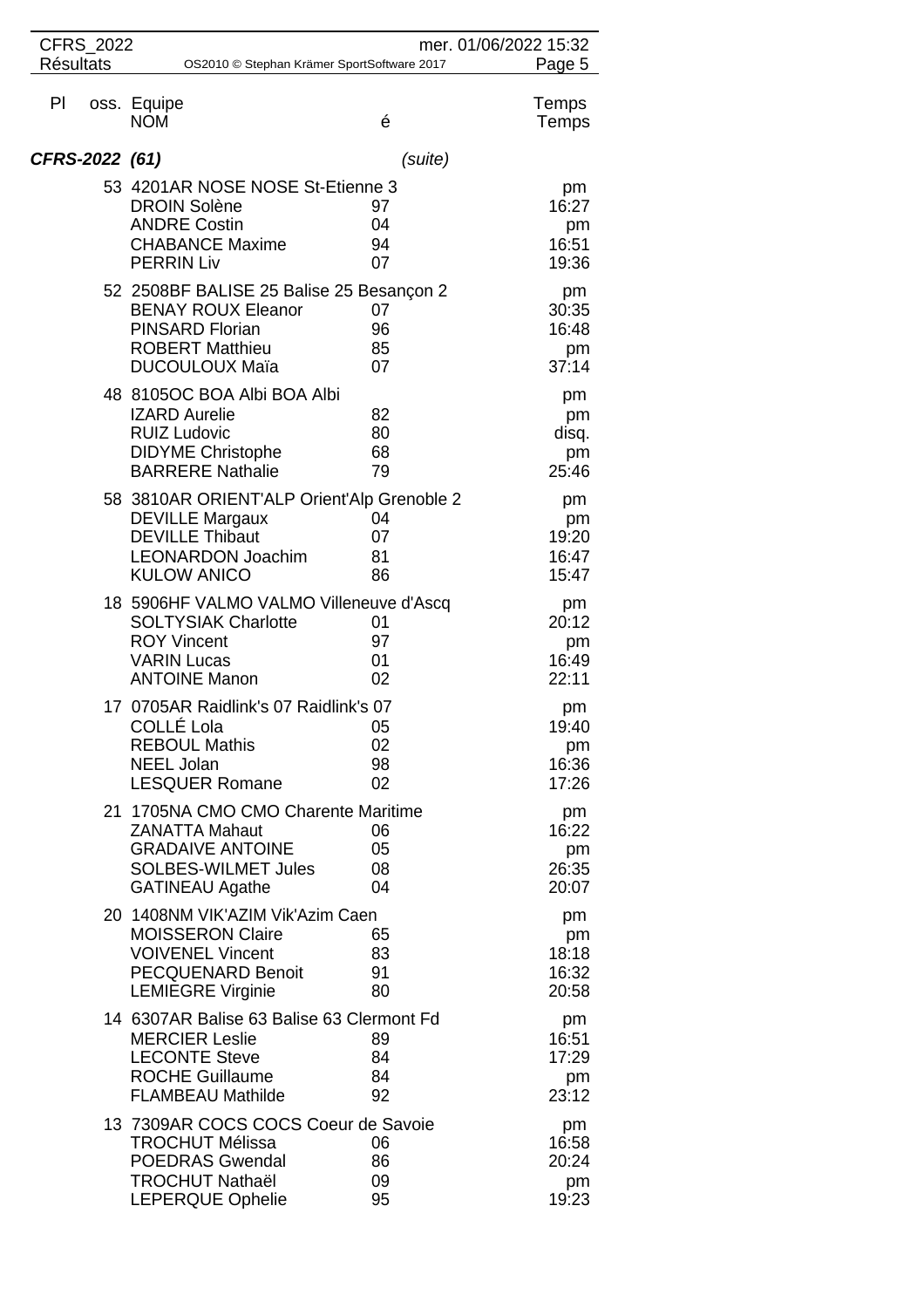| CFRS_2022                                                                |                                                                                                                                                           |                      | mer. 01/06/2022 15:32               |
|--------------------------------------------------------------------------|-----------------------------------------------------------------------------------------------------------------------------------------------------------|----------------------|-------------------------------------|
| <b>Résultats</b><br>Page 6<br>OS2010 © Stephan Krämer SportSoftware 2017 |                                                                                                                                                           |                      |                                     |
| PI                                                                       | oss. Equipe<br><b>NOM</b>                                                                                                                                 | é                    | Temps<br>Temps                      |
| CFRS-2022 (61)                                                           |                                                                                                                                                           | (suite)              |                                     |
|                                                                          | 16 5703GE T.A. FAMECK TA Fameck<br><b>VANEL Elise</b><br><b>CREUSAT Nils</b><br><b>DISCHER Romain</b><br><b>MAIRE Manon</b>                               | 99<br>99<br>02<br>00 | pm<br>16:44<br>pm<br>16:00<br>18:38 |
|                                                                          | 15 7716IF BALISE 77 Balise 77 Fontainnebleau<br><b>TOUSSAINT Perrine</b><br><b>RAIMBAULT Juste</b><br><b>VANNIER Fabrice</b><br><b>CHATAIGNIER Louise</b> | 01<br>89<br>72<br>04 | pm<br>17:31<br>pm<br>17:09<br>22:47 |
|                                                                          | 35 2105BF ADOChenôve ADOC Chenove<br><b>MARTINIEN Manon</b><br><b>DRYGALSKI Tom</b><br><b>HABERKORN Guilhem</b><br><b>HABERKORN Chloé</b>                 | 01<br>96<br>00<br>96 | pm<br>17:38<br>pm<br>15:37<br>16:27 |
|                                                                          | 43 3810AR ORIENT'ALP Orient'Alp Grenoble 1<br><b>BELLET Clémentine</b><br><b>BONIN Rémi</b><br><b>JOURDANA Sylvain</b><br><b>BELLET Lise</b>              | 00<br>04<br>94<br>02 | pm<br>15:52<br>19:51<br>16:40<br>pm |
|                                                                          | 39 6701GE COSE COSE Strasbourg<br><b>VILLAR Alix</b><br><b>VILLAR Christophe</b><br><b>VILLAR Basile</b><br><b>VILLAR Isabelle</b>                        | 03<br>66<br>07<br>68 | pm<br>pm<br>20:21<br>pm<br>21:34    |
|                                                                          | 8 7807IF GO78 GO 78 Guyancourt 1<br>JOLLY-JANSSON Sonia 07<br><b>THENOZ Bastien</b><br><b>STEPHANY Antoine</b><br><b>CLOUARD Lucile</b>                   | 04<br>94<br>95       | pm<br>16:45<br>16:33<br>17:20<br>pm |
|                                                                          | 28 7404AR ASO ASO Annecy<br><b>DUBOIS Anne-Lise</b><br><b>FLEURENT Théo</b><br><b>BECAERT Antoine</b><br><b>PALCAU Marie-Violaine</b>                     | 91<br>90<br>01<br>66 | pm<br>pm<br>16:21<br>15:27<br>18:25 |
|                                                                          | 22 6806GE COBuhl.Florival COBF Buhl et Floriv<br><b>DOTT Léane</b><br><b>SUTTER Olivier</b><br><b>HANAUER Sébastien</b><br><b>RISBEC Maxence</b>          | 01<br>93<br>96<br>03 | pm<br>pm<br>16:08<br>15:57<br>26:15 |
|                                                                          | 30 7305AR ECHO 73 Echo73 Chambéry<br><b>BODY Diane</b><br><b>ANDRIEUX Quentin</b><br><b>BODY Florentin</b><br><b>JANOD Jéromine</b>                       | 03<br>01<br>94<br>07 | pm<br>16:05<br>pm<br>17:19<br>19:11 |
|                                                                          | 29 7807IF GO78 GO78 Guyancourt 2<br><b>THONIER Fanny</b><br><b>MAURIES Benjamin</b><br><b>BERTHOMIEU Manuel</b><br><b>THENOZ Perrine</b>                  | 01<br>80<br>90<br>73 | pm<br>pm<br>17:04<br>18:54<br>19:30 |